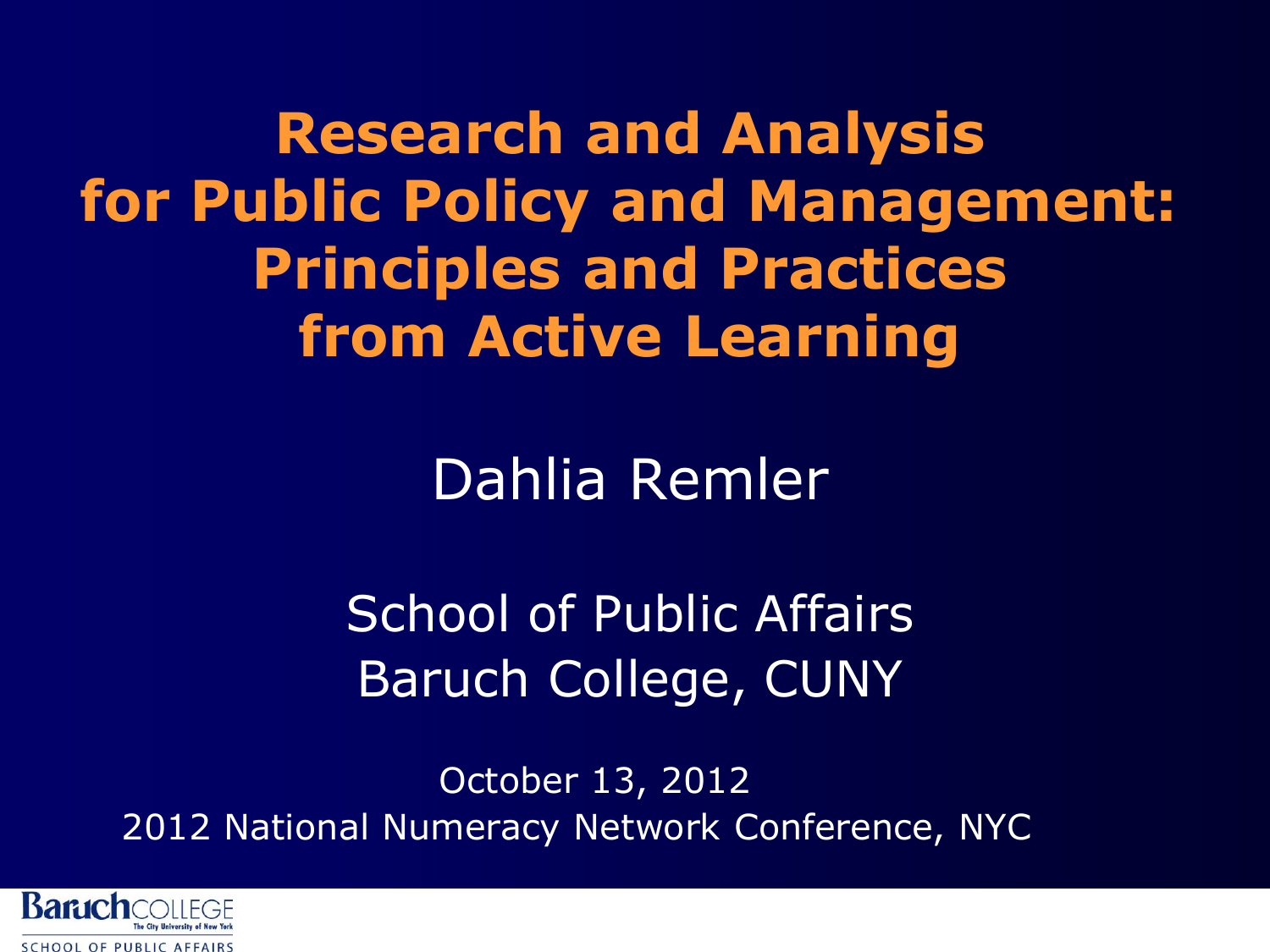# **Research & Analysis for MPAs**

- Masters in Public Administration (MPA)
	- Masters in Public Policy (MPP)
	- Other professional masters programs
- All require some form of R&A:
	- Statistics, research methods for PA, quantitative methods, data analysis…
	- Large variation, not just in name
	- Always 1, Usually 2, Rarely 3 courses
- My teaching:
	- One semester, each: Statistics, Research Methods & Analysis

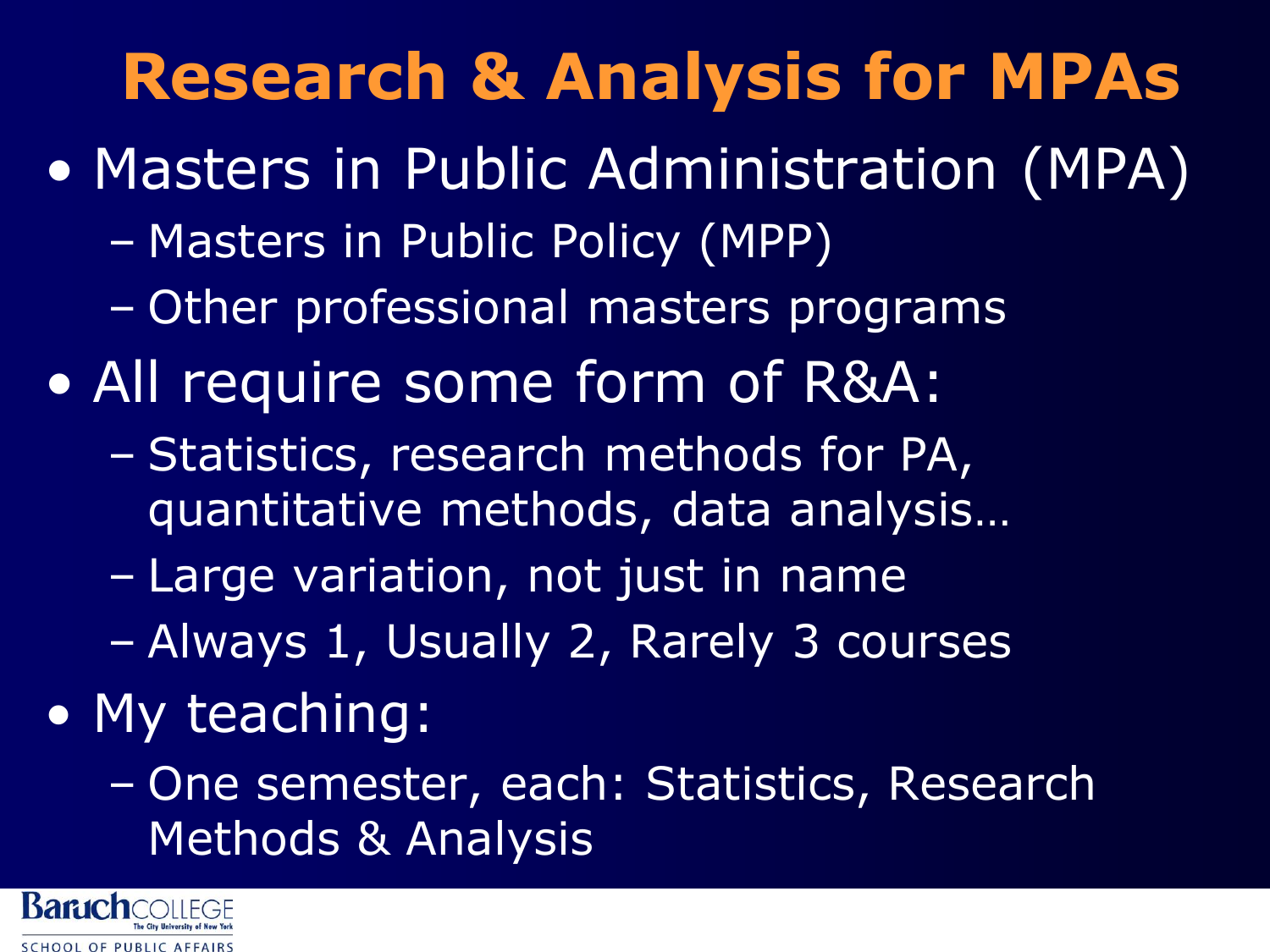#### **Composite MPA Students**

#### • Alice

- Hated math, avoided quant in undergrad
- Ethnic studies major
- Community organizer with small non-profit
- Brenda
	- Math major
	- Does data management & some supervised analysis for national non-profit headquarters
	- Wants to be an analyst
- Carlos
	- History major
	- Human resources manager in Federal government

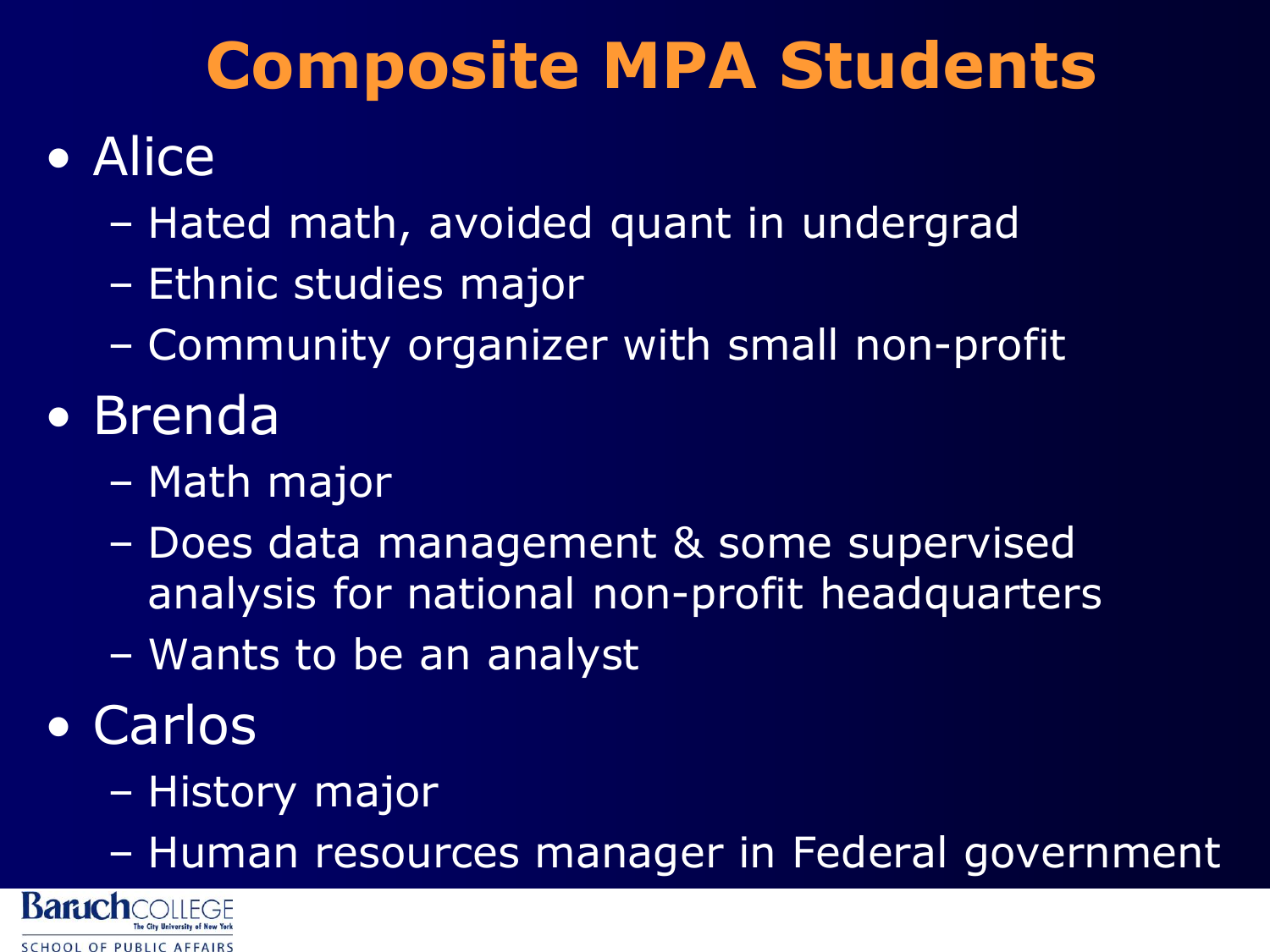# **MPA Student Challenges**

- *Very* diverse quantitative backgrounds!
- Very diverse motivations for R&A
	- –Sometimes think course is not relevant
- Career stage variation
	- –Career experience useful but can be challenging too
- Classes can be at end of workday
- Very limited time
- Most MPAs do not become researchers or analysts!

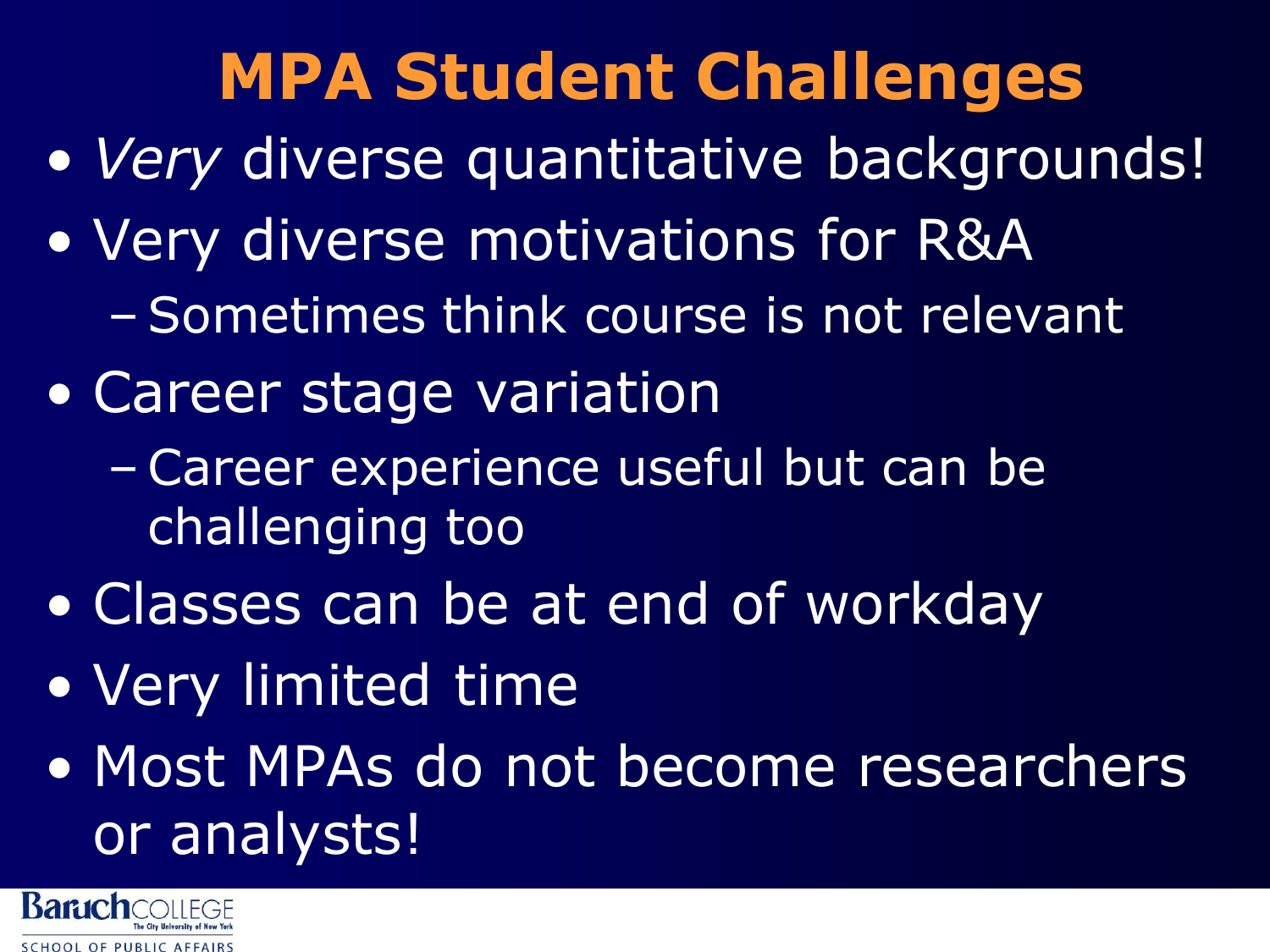# **MPA Learning Goals**

- Critically consume research & analysis –Spot weak or invalid conclusions
	- Extract & apply relevant, valid conclusions
- Perform basic R&A in policy/practice capacities
- Effective with quantitative aspects of career: Quantitative literacy
	- But qualitative research too

#### • Much variation in goals among programs

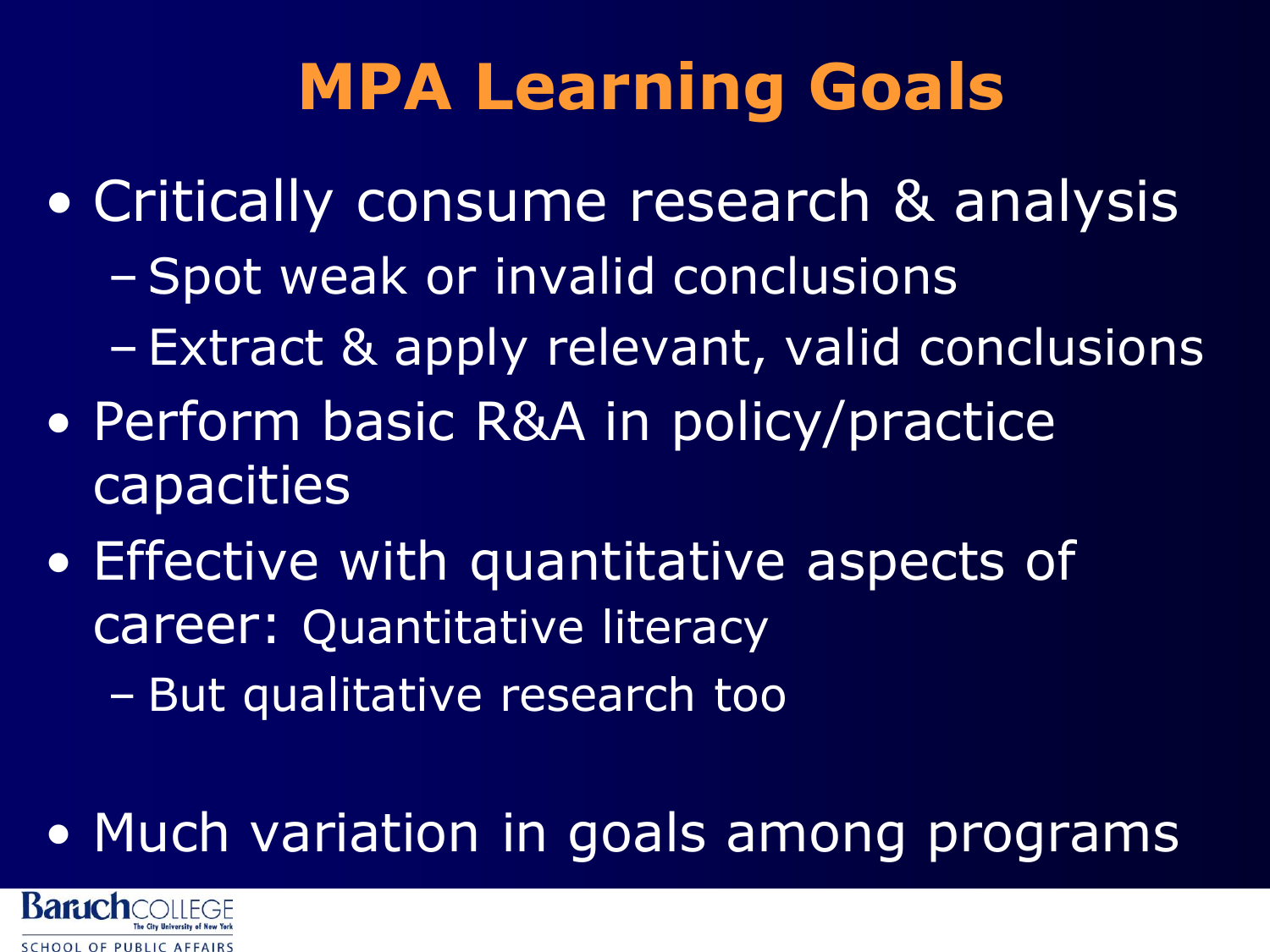# **Goals for** *all* **MPAs in** *context*

- Needed for us to determine what to teach
- Needed to motivate students
- Example: Organization implemented program, has before and after "results" & wants to if and how well it worked
- Any MPA should be:

SCHOOL OF PUBLIC AFFAIRS

- Able to graph averages over time, calculate differences
- Aware of statistical significance: might be a fluke
- Aware of causal conclusions problem & strategies to assess
- Aware of outcome measurement problems
- Useful & motivating for Alice, Brenda & Carlos

• May mean cutting or altering standard content!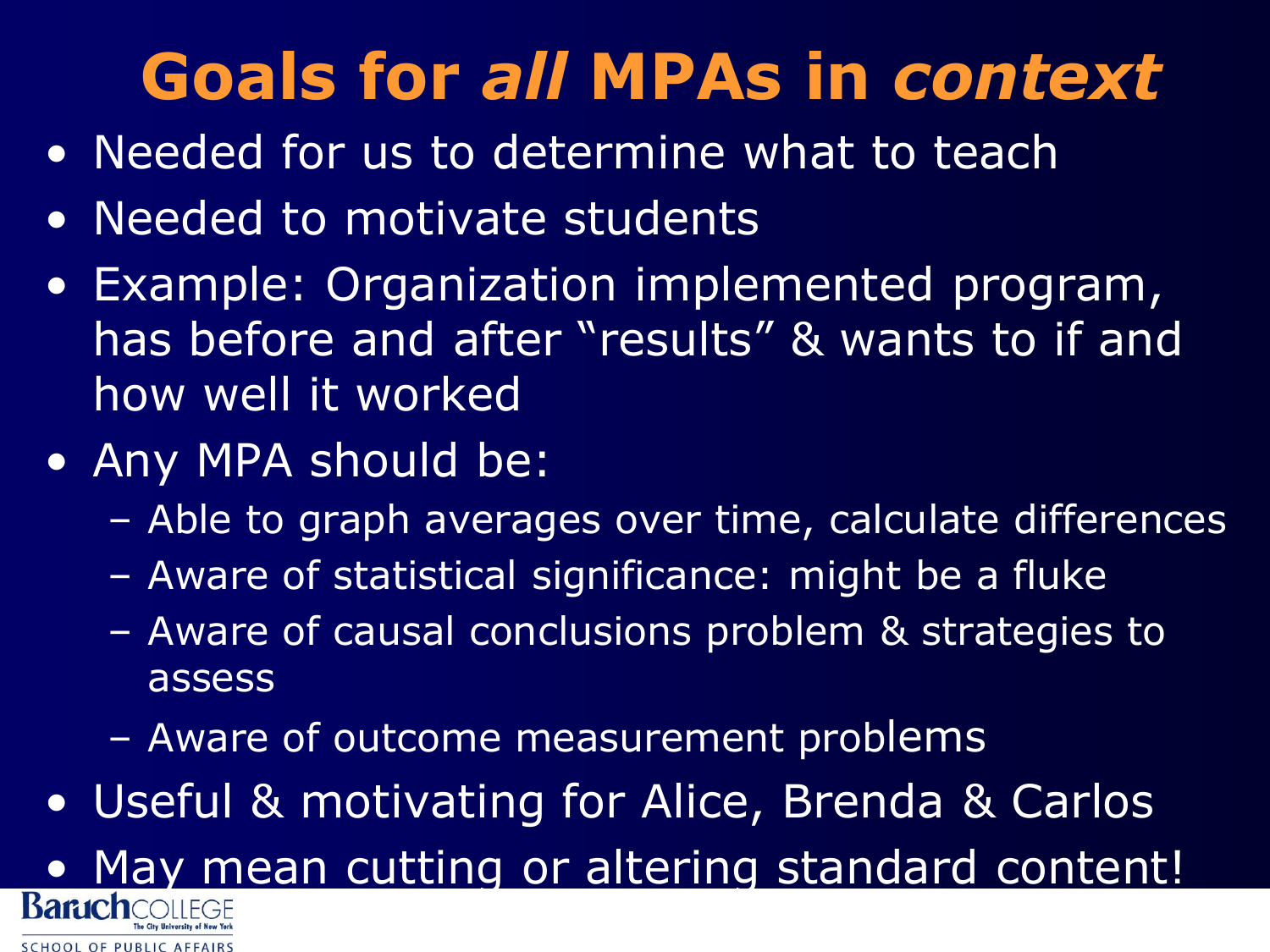# **Principles for MPA R&A courses**

- Students write and speak in words, interpreting results and studies
- Applications relevant to public policy & management
	- When possible, let students pick applications
- Use active learning
- Analyze actual data with software
- Rule of Four: words, numbers (data), graphs, equations (sometimes)
- Many different applications
	- Increasing role in framing and abstracting

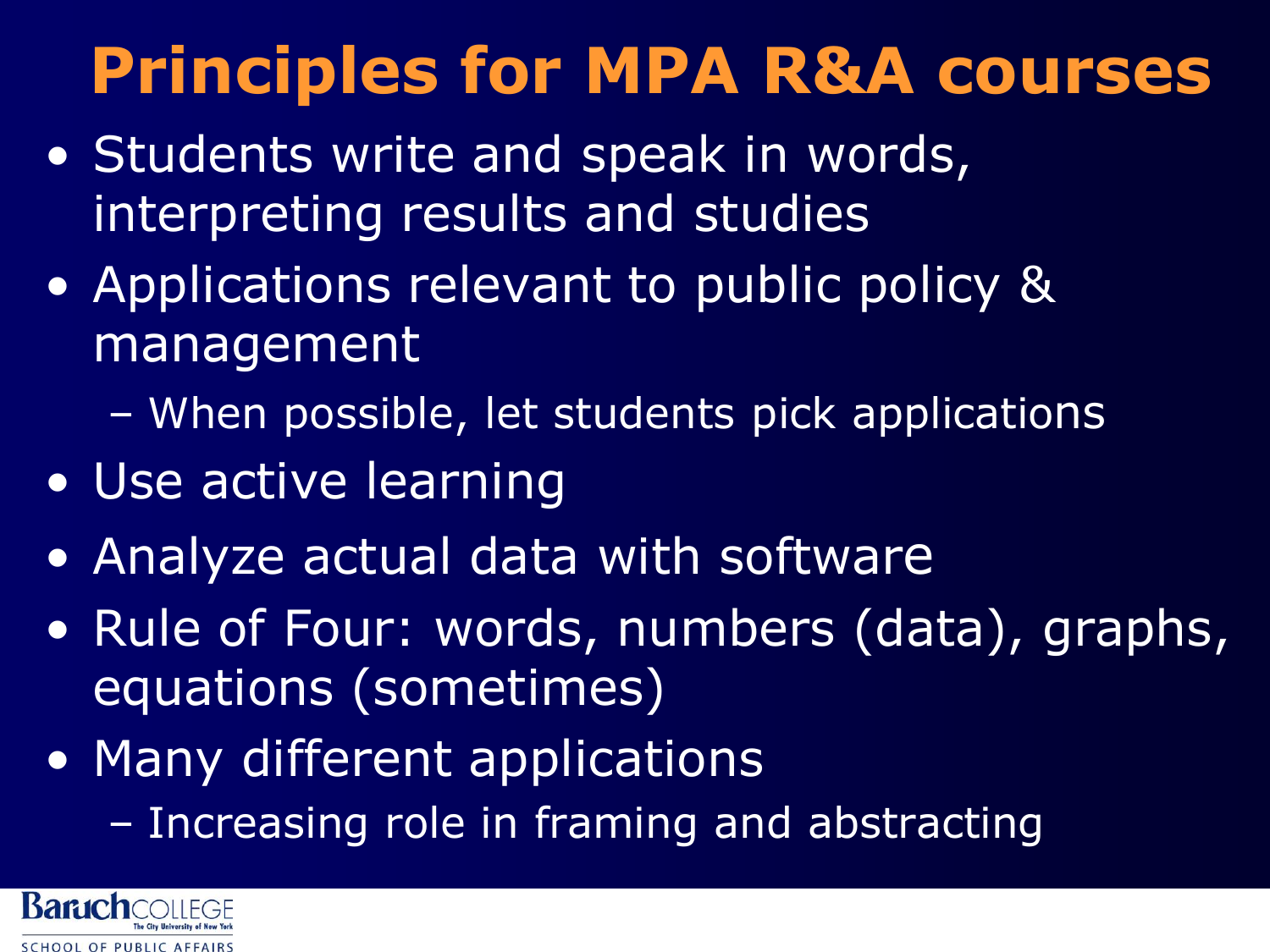# **Short Writes or Problems**

- Ask a question and tell all students to write their answer down
- Ask for volunteers or cold call
- Confirm answers yourself
- Better than oral call-out
	- But more time-consuming
- What to do about variability in student skills?
	- Even for a short answer, have extra tasks
	- How to give extra task without disruption
	- Variation enormous

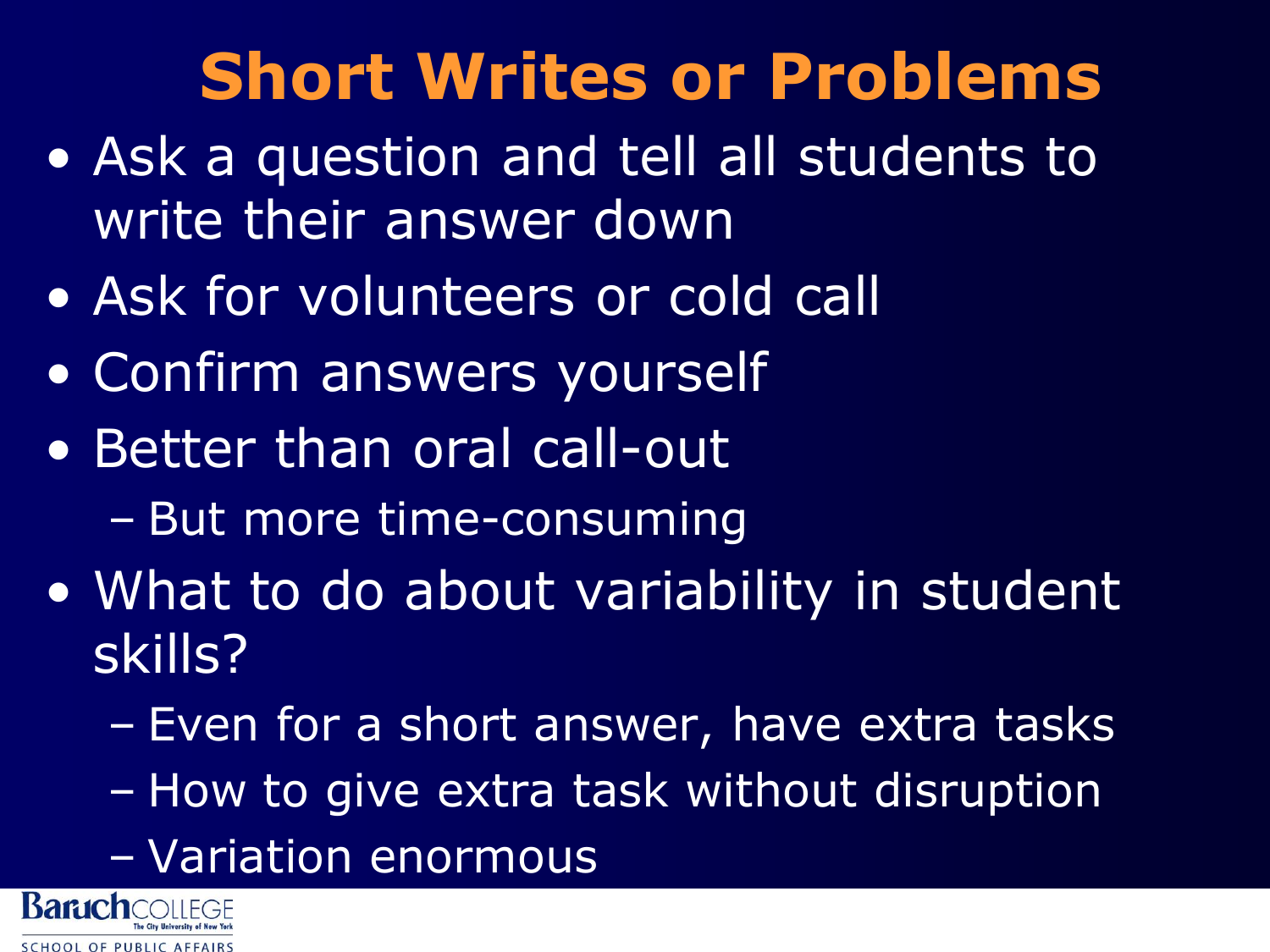## **Example short exercises**

- Describe the population sampled in a poll
	- Extra: think about coverage problems & and directions of resulting biases
- Interpret in words an entry in descriptive statistics table
	- Extra: Make as understandable to policymaker or journalist as possible
- Determine if a result is statistically significant in a table
	- Extra task: practically significant?

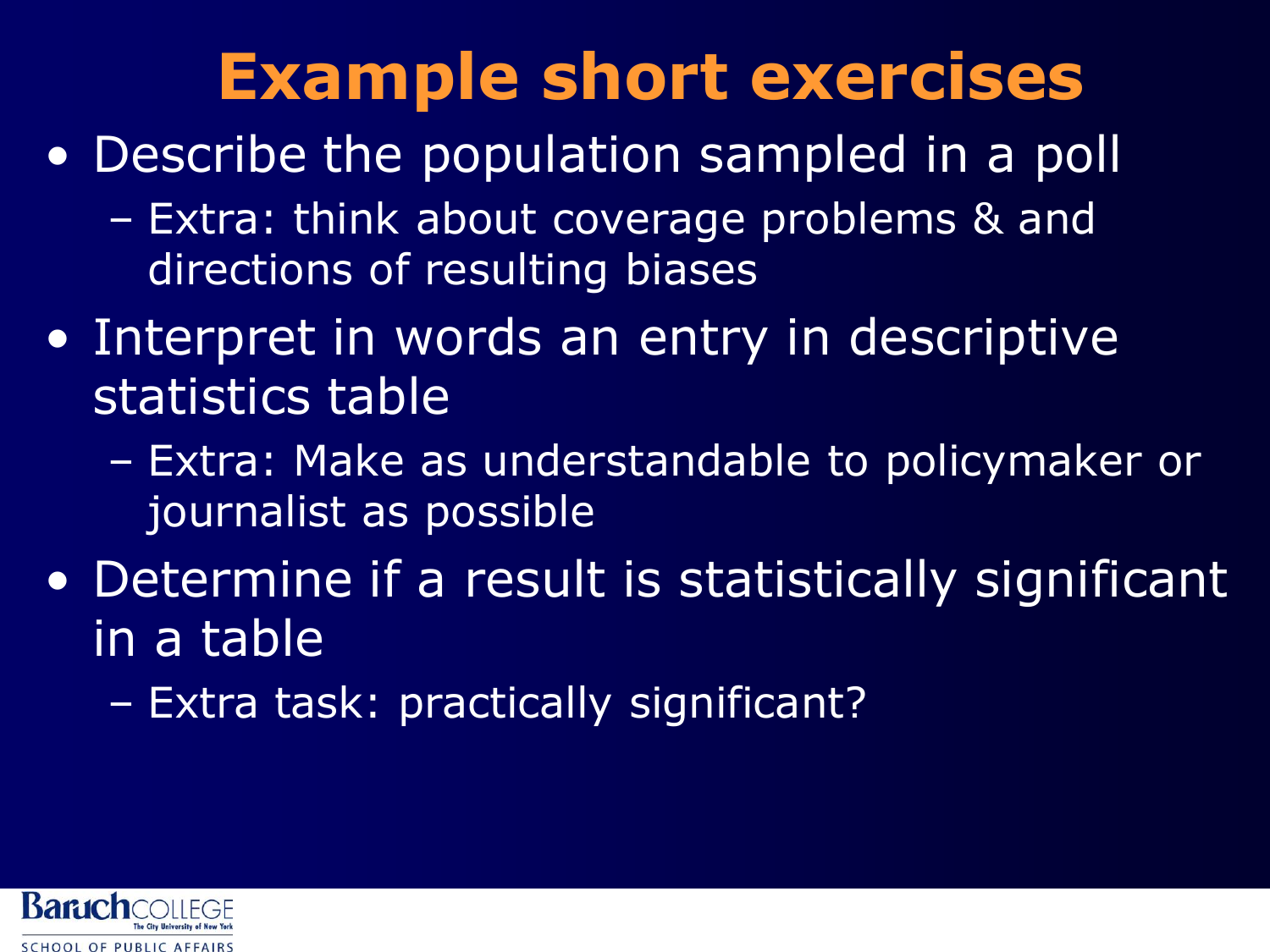# **Example short writes (cont.)**

- Some too short for extra tasks—or I have not found a good one
- Identify independent & dependent variables
- State null and alternative hypotheses
- Determine if study is descriptive or causal
- Determine if (causal) study is experimental or observational

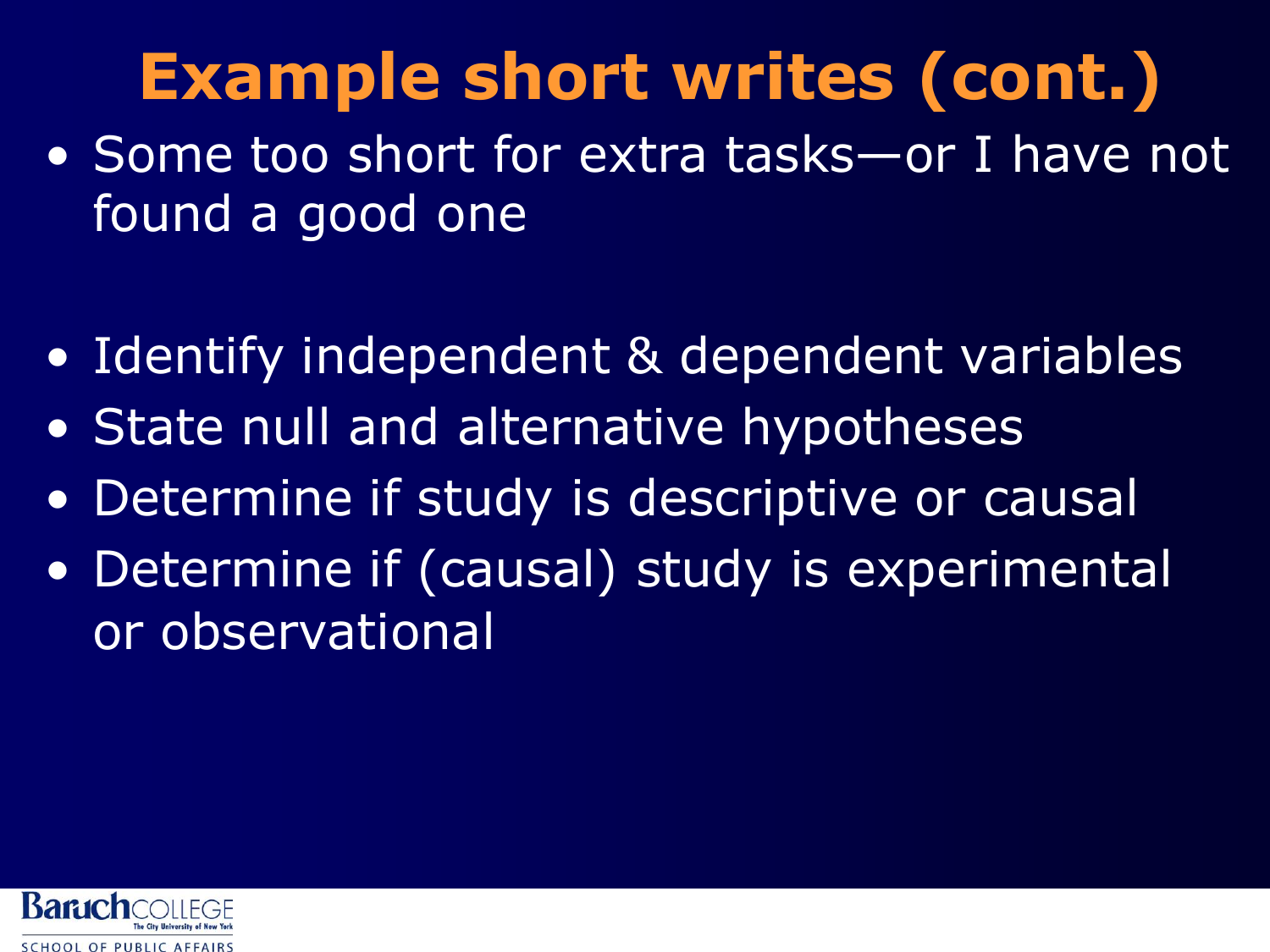## **Short writes that motivate**

- Describe a relationship between two categorical variables relevant to your work (or interests)
	- –Can continue to use that examples when discussing cross-tabs
- Think of a measure used in your work place. How valid do you think the measure is?
- Particularly good for those with career experience

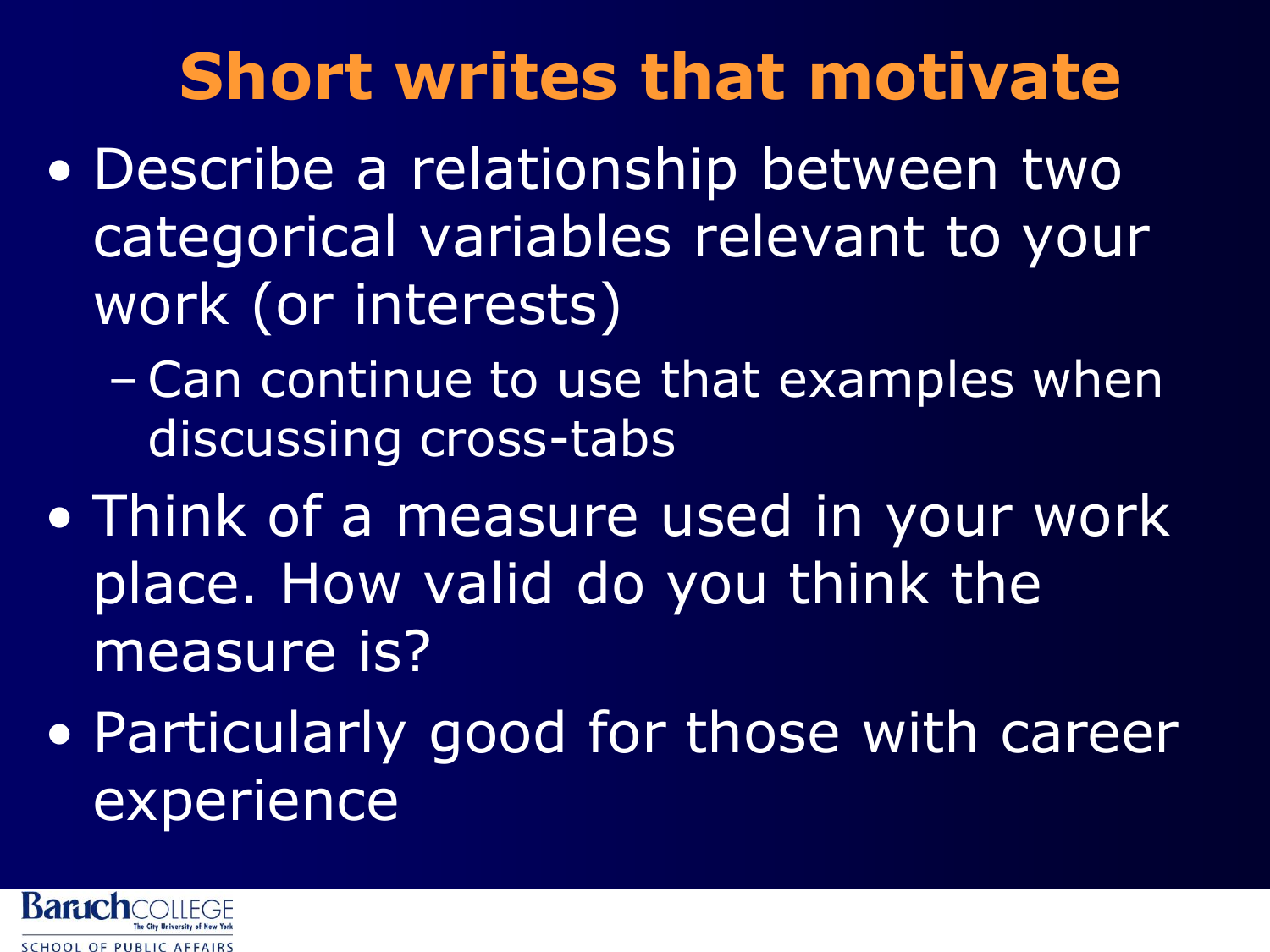## **Think-Pair-Share**

- Students think alone for a minute or so and then share their thoughts/efforts
- Reflect as a class
- Similar to individual exercises but more time consuming
- Examples:
	- Write a good survey question asking respondents how safe feel in their neighborhood
	- Discuss questions on study read
- I do not use for technical problems

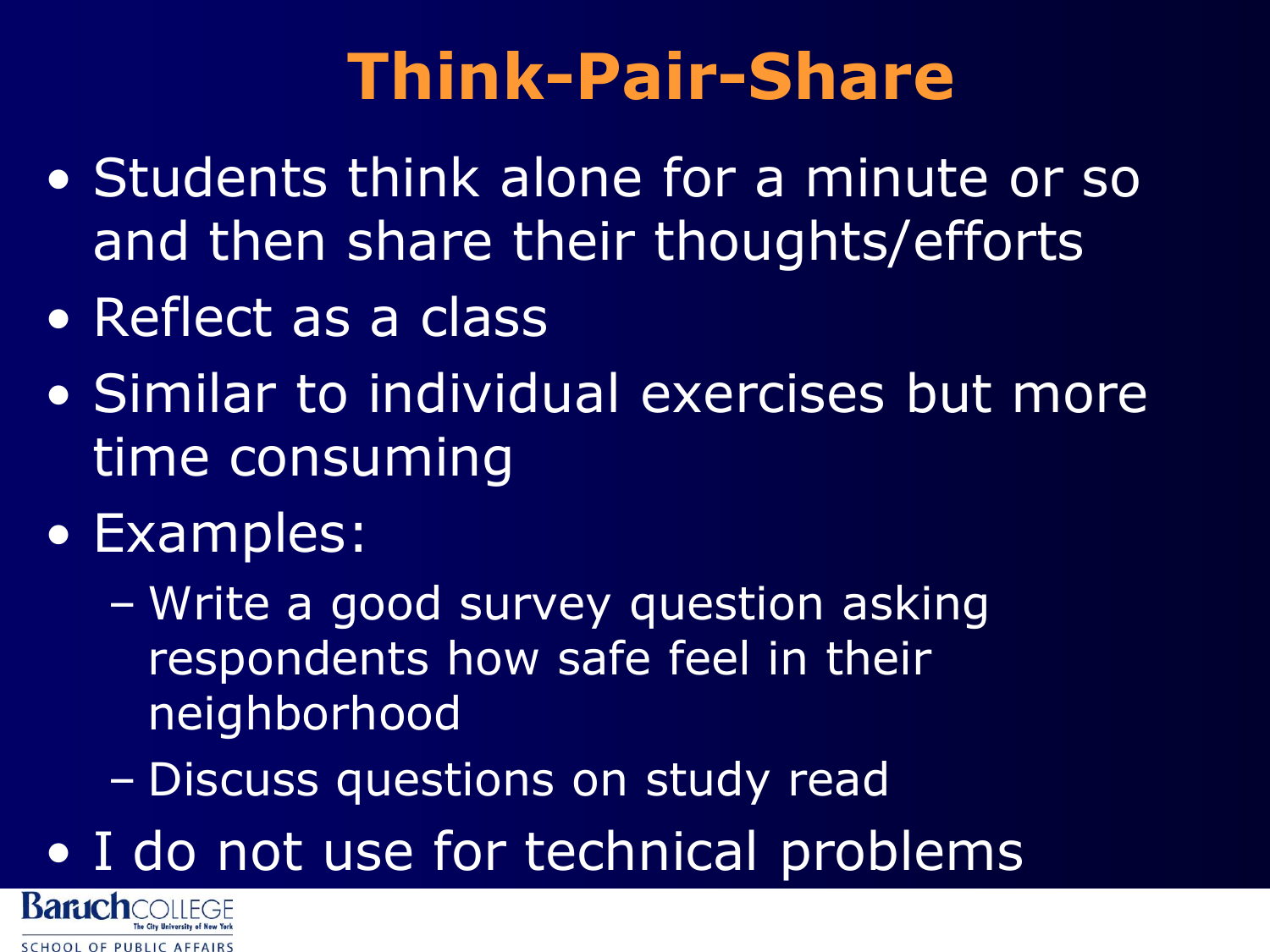## **In-class Group Exercises**

#### • Significant time cost

- $\rightarrow$  Reserve for skills that are both hard (requiring multiple tries) and important
- Deal with variation in student ability
	- –Core and extra tasks
	- $-$  Mix backgrounds  $\rightarrow$  peer teaching
- Circulate!
	- –Cut-off misunderstandings
- Allow students to pick application, if possible

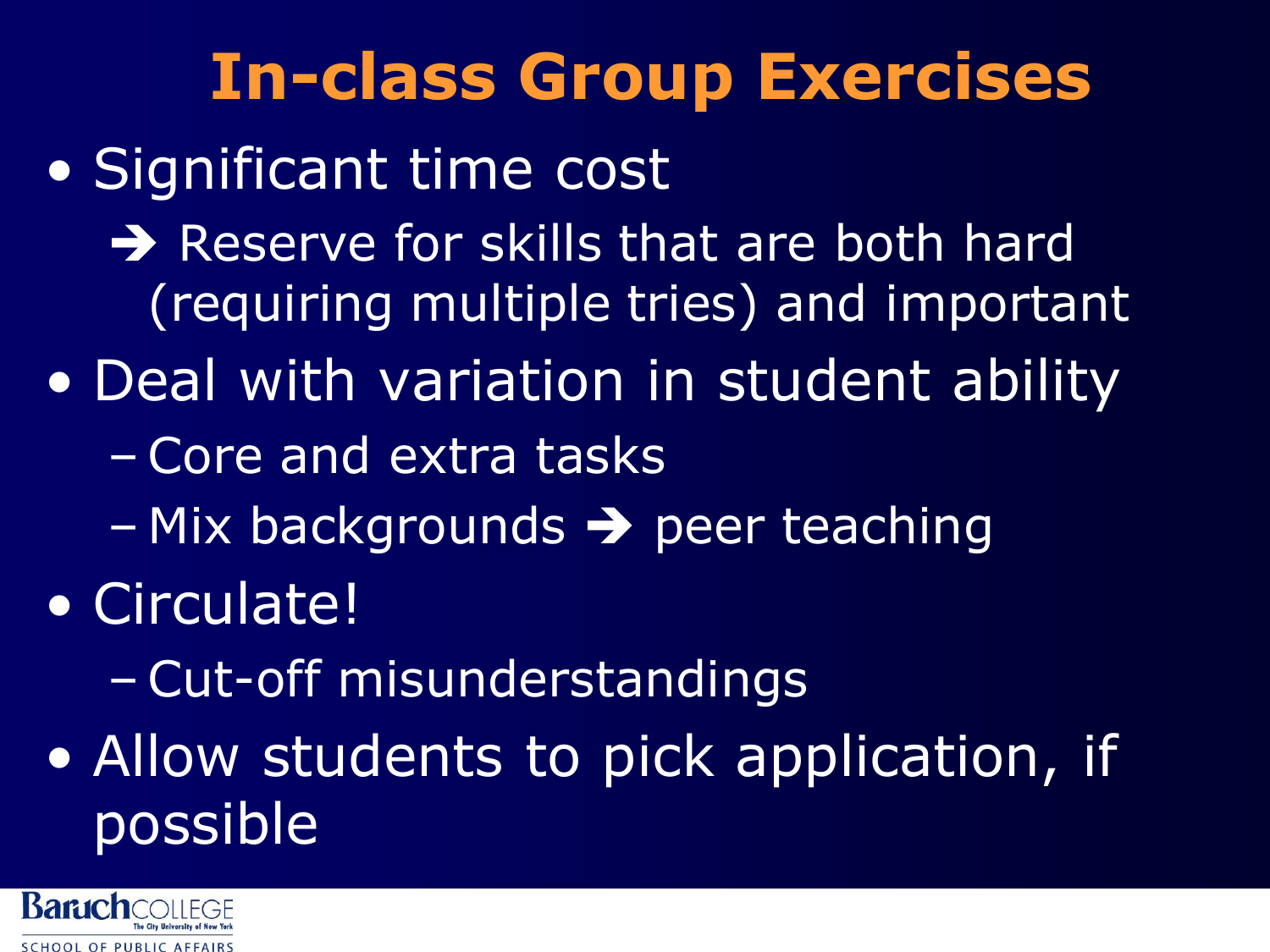#### **Examples of In-class group exercises**

- FiveThirtyEight Blog excerpt with questions
	- Scatterplots, correlation, regression
- Income distribution histogram
- Conceptualize, operationalize and assess validity and reliability of a measure of interest to group or whole class
- Excerpts of government evaluation report and questions
- Interpret in words regression coefficients and other statistical package output
	- But I do not have students do own calculations in class

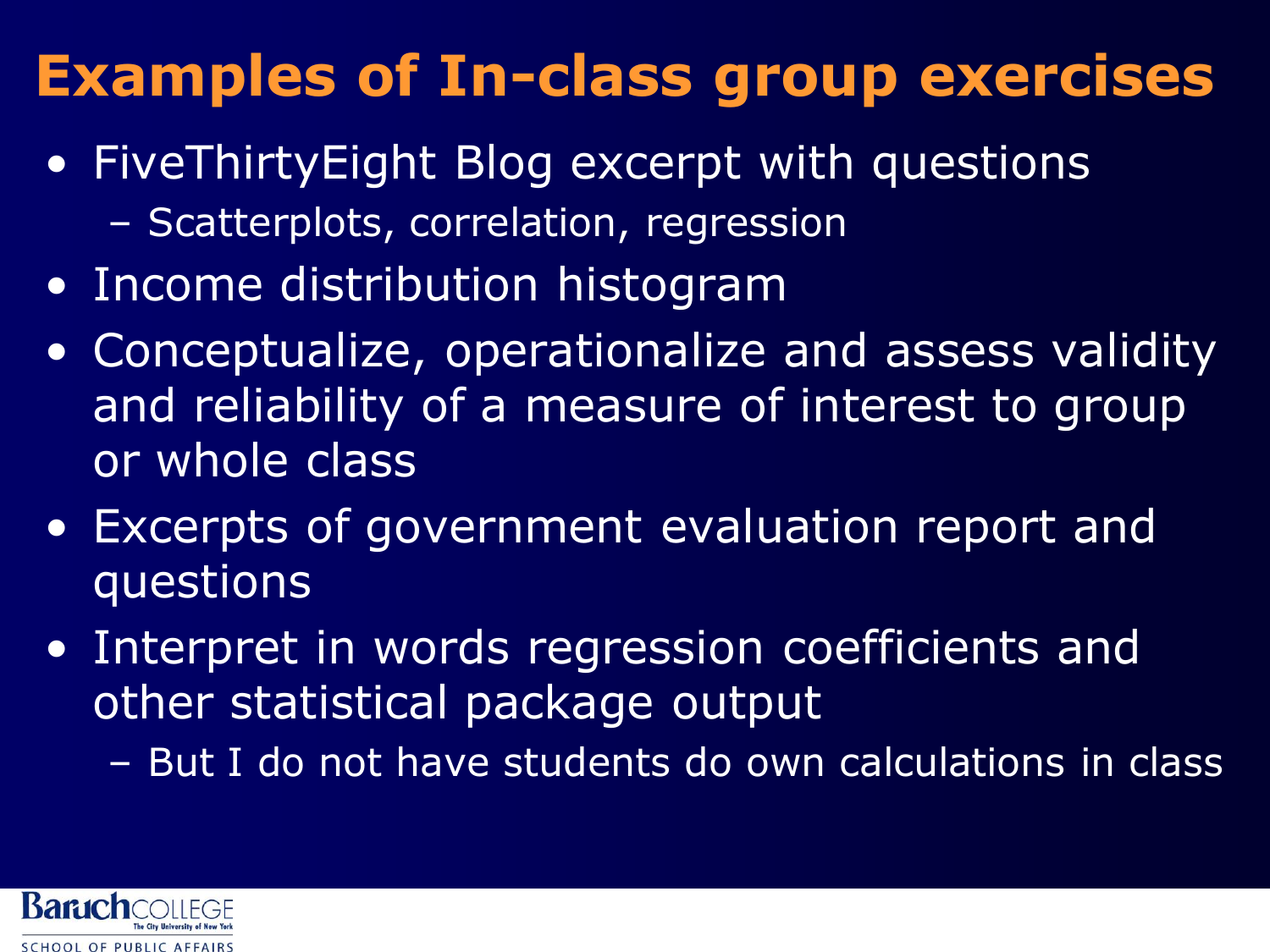#### **Examples of In-class group exercises**

- Predict the direction of non-response bias in a survey
- Evaluate the generalizability and quality of causal evidence for a particular quasiexperimental study
- Create a logic model of a program to show mechanisms
- Find alternative causal explanations for a correlation (reverse causation, common cause)

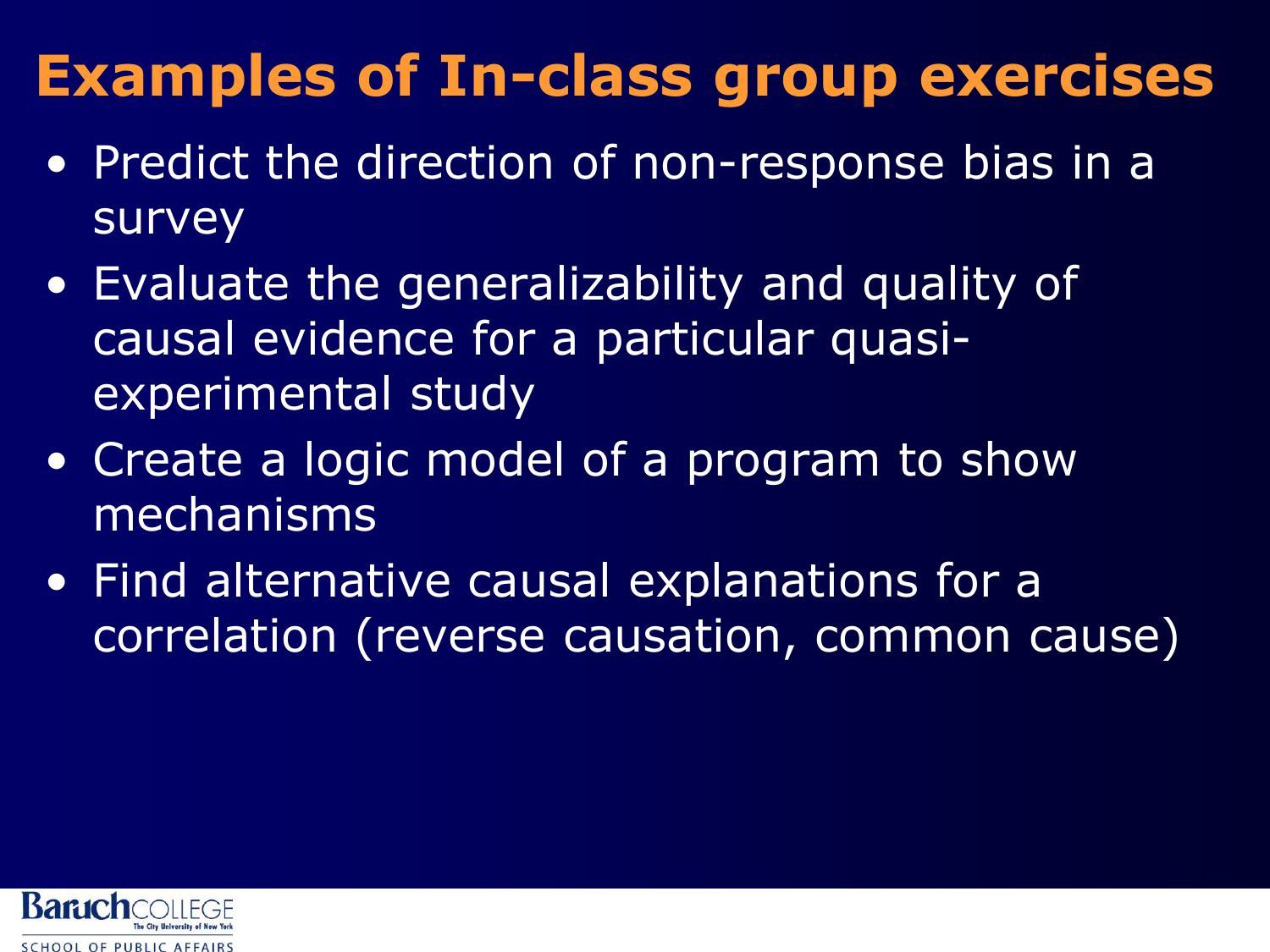#### Question type also used in exam or assignment Example:

A research article reports that looking across schools, there is a correlation between mean test score and whether or not the school library has a qualified librarian. The Association of School Librarians picks up on the study and says that it shows that better librarians result in better student learning and test scores and therefore funding for qualified librarians should be increased.

(a) According to the librarians, what is the dependent variable and what is the independent variable? What is the unit of analysis in the study?

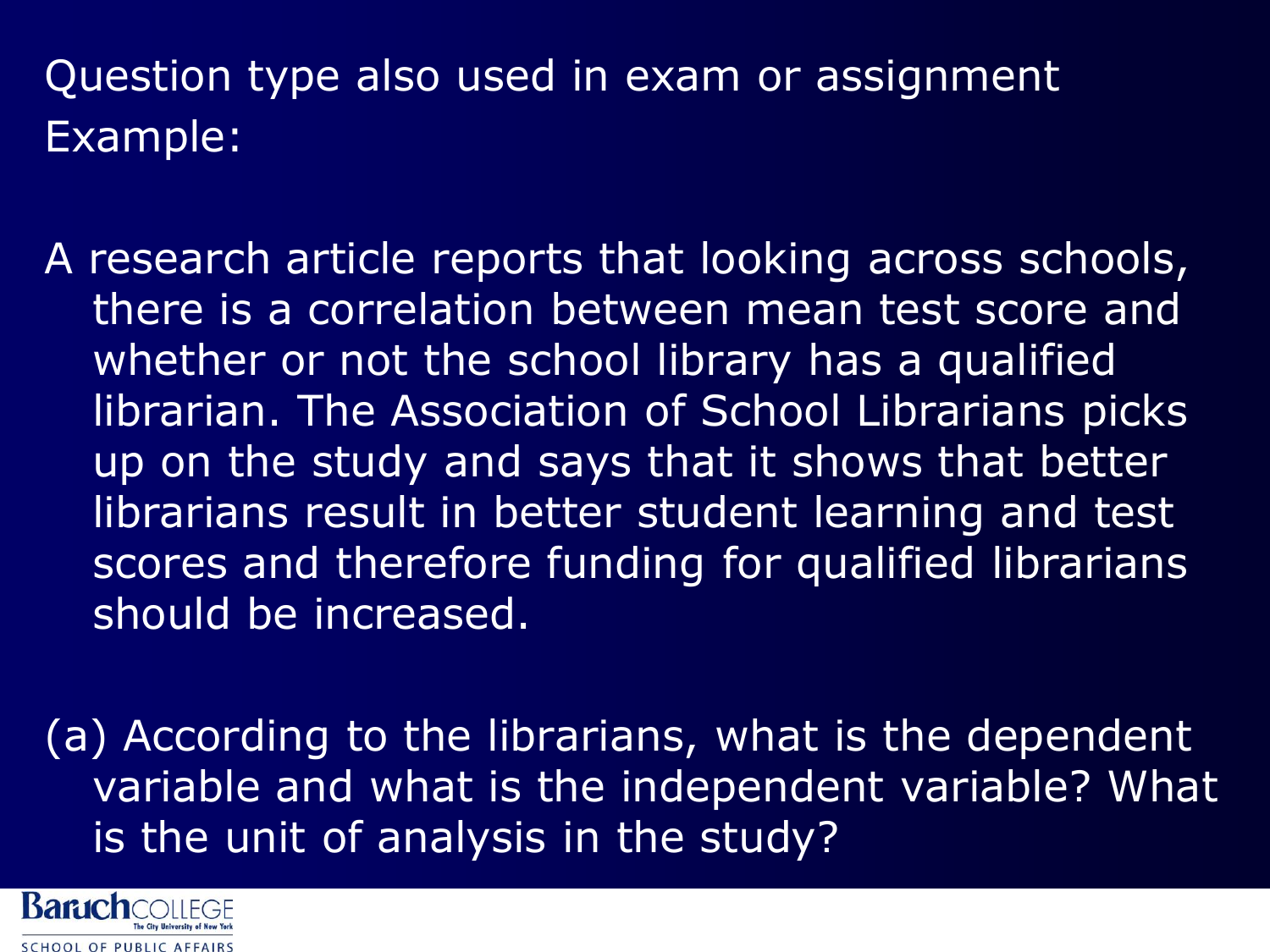(b) Describe a theory that is consistent with the librarians' view of what causes what. Use both words (a few sentences at most) and a path diagram. Make sure to include some intervening variables (i.e., a mechanism)—at least a start at convincing a foundation to give money to support qualified librarians.

(c) Describe an alternative theory that *both* contradicts the librarian's position *and* explains the correlation in the study. Use a path diagram and words (a few sentences at most).

If time…

(d) What is the relevant counterfactual question? (e) Explain in a few sentences what all of this has to do with the idea of endogeneity.

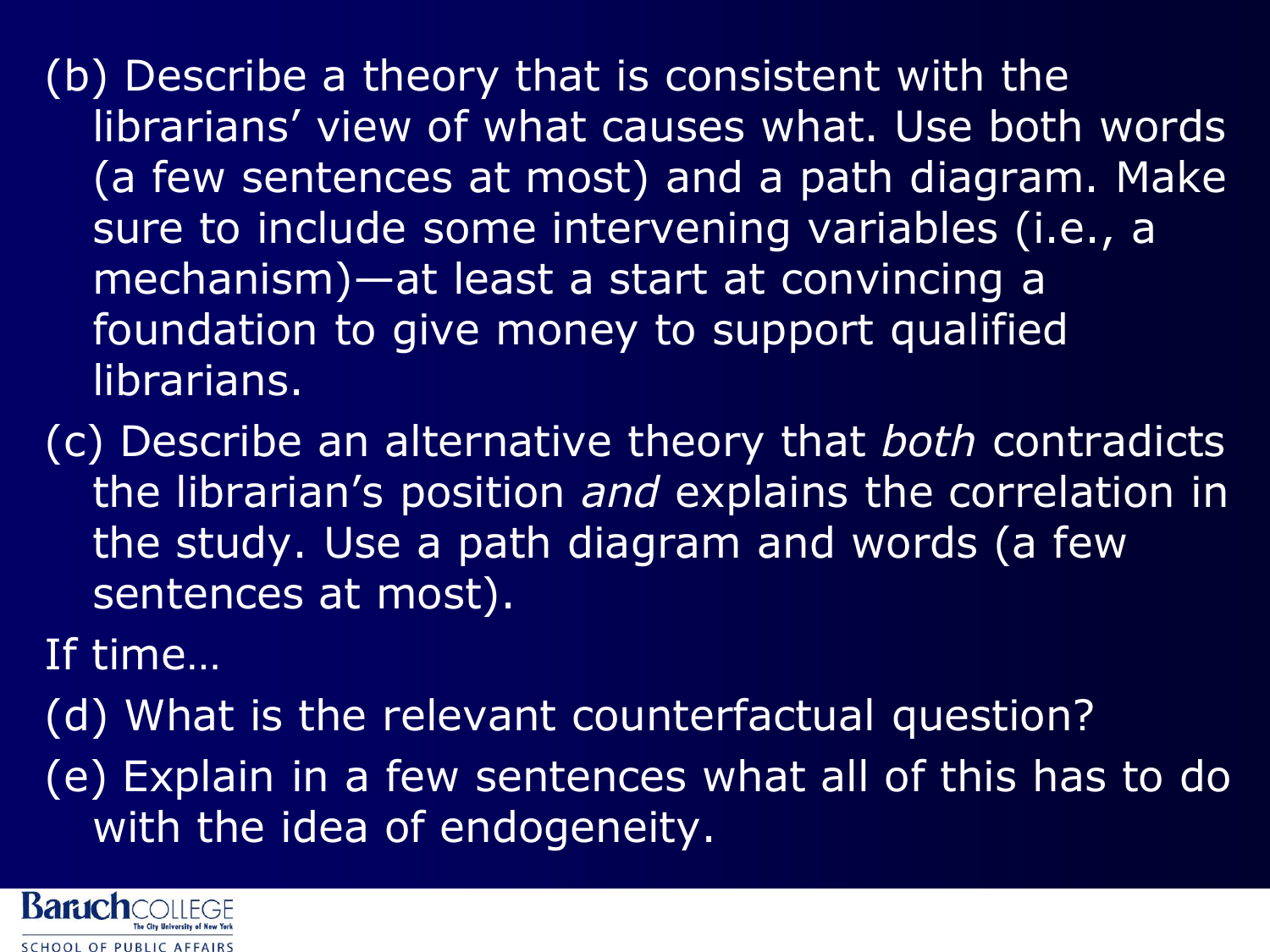#### **Discussions of studies**

- Many forms of studies
	- From journal articles that are a real stretch through government & think tank reports to media articles
- Read before class with prepared questions for discussion
	- How much scaffolding to give?
- Practice interpreting tables of results
	- Individual numbers
	- Whole picture

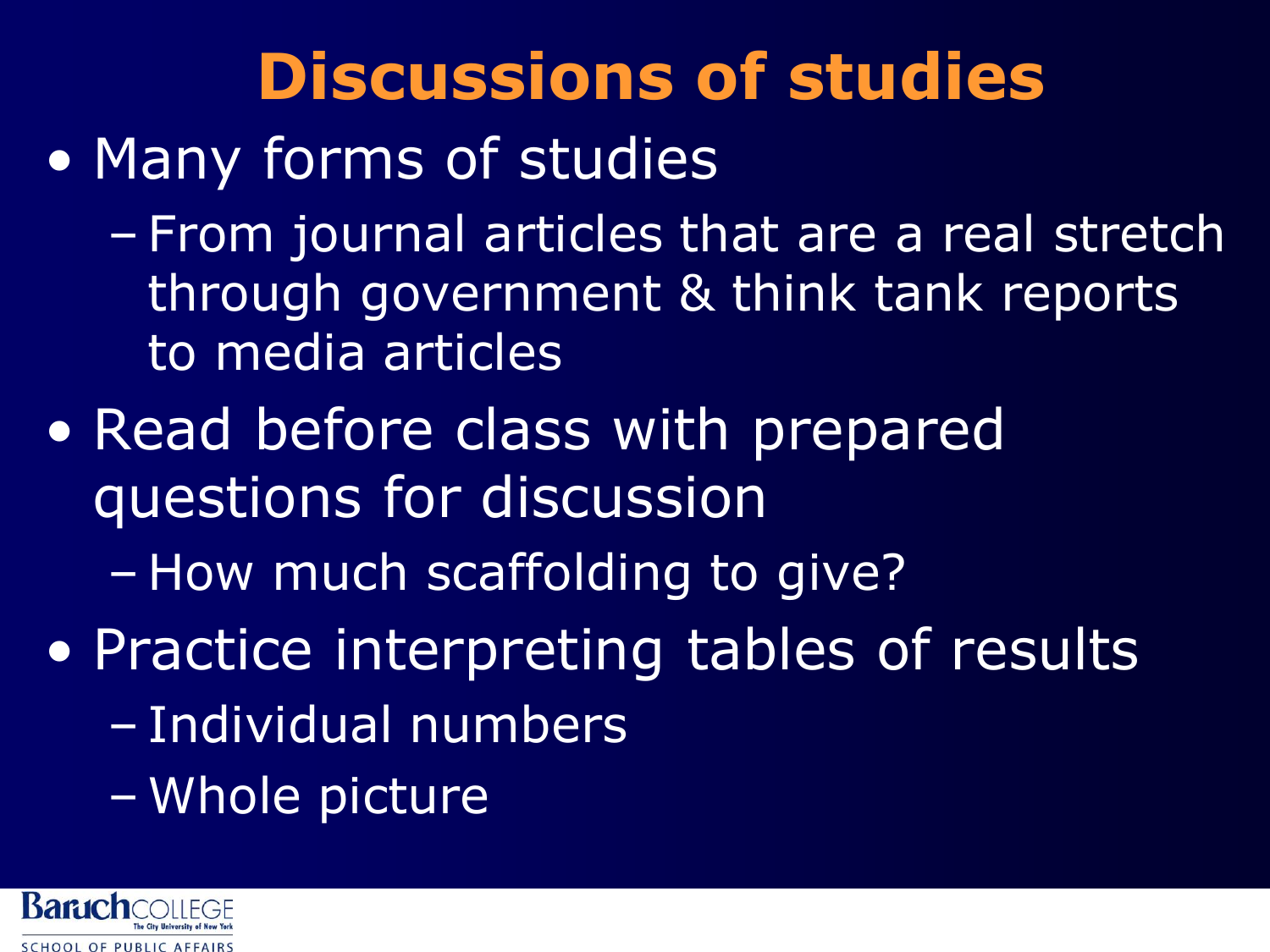# **Problem of time**

- After variation in student quant skills, biggest barrier is time
- Active learning takes more time
- Cover less but learn more – Yes, but…
- Cover lower priority and/or easier material through reading, out-of-class approaches
- Use in-class, active learning for more important and hardest to learn material

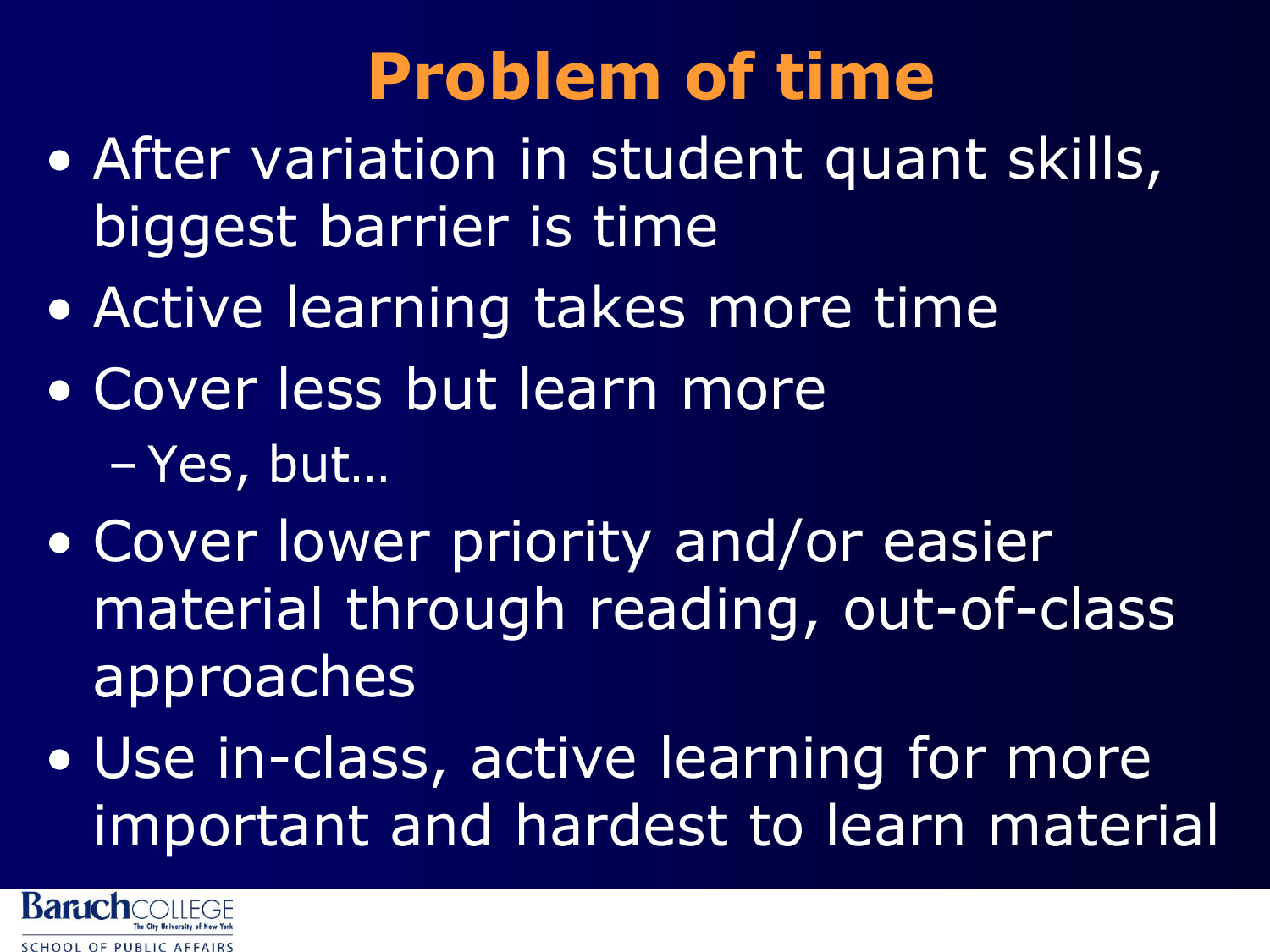## **Out of Class Assignments**

- Writing, synthesizing, applying
- If possible, students choose application –Can apply in their own workplaces often
- Data analysis assignments
- Rubrics
- Case against one big assignment

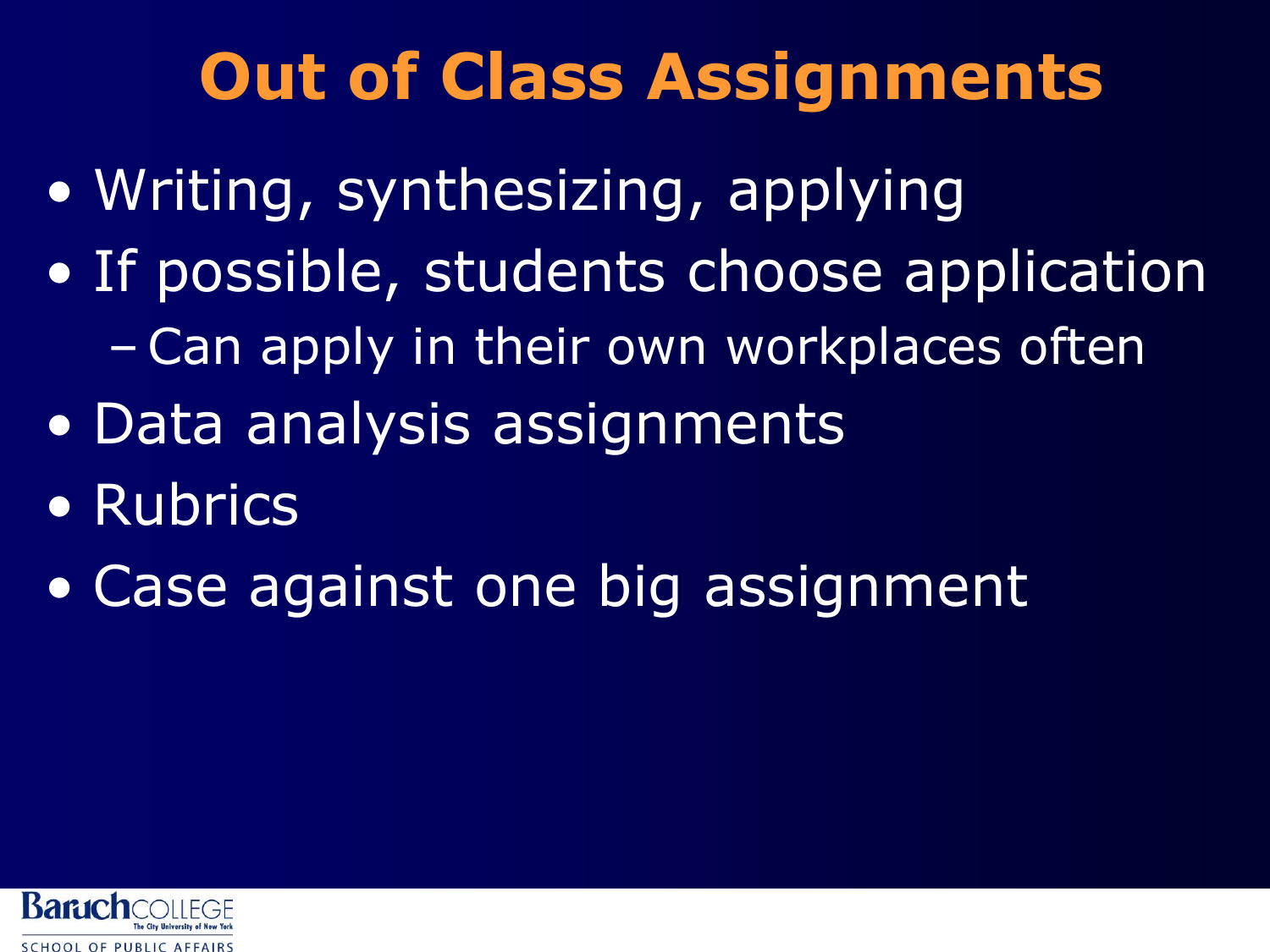# **My methods for this paper/talk**

- Trial and error
	- Teaching R&A Baruch SPA
	- Writing textbook with Van Ryzin

#### • Literature

- –Active learning
- Quantitative literacy
- Would like to take to the next level
	- Use approaches I teach my practitioner students to do!